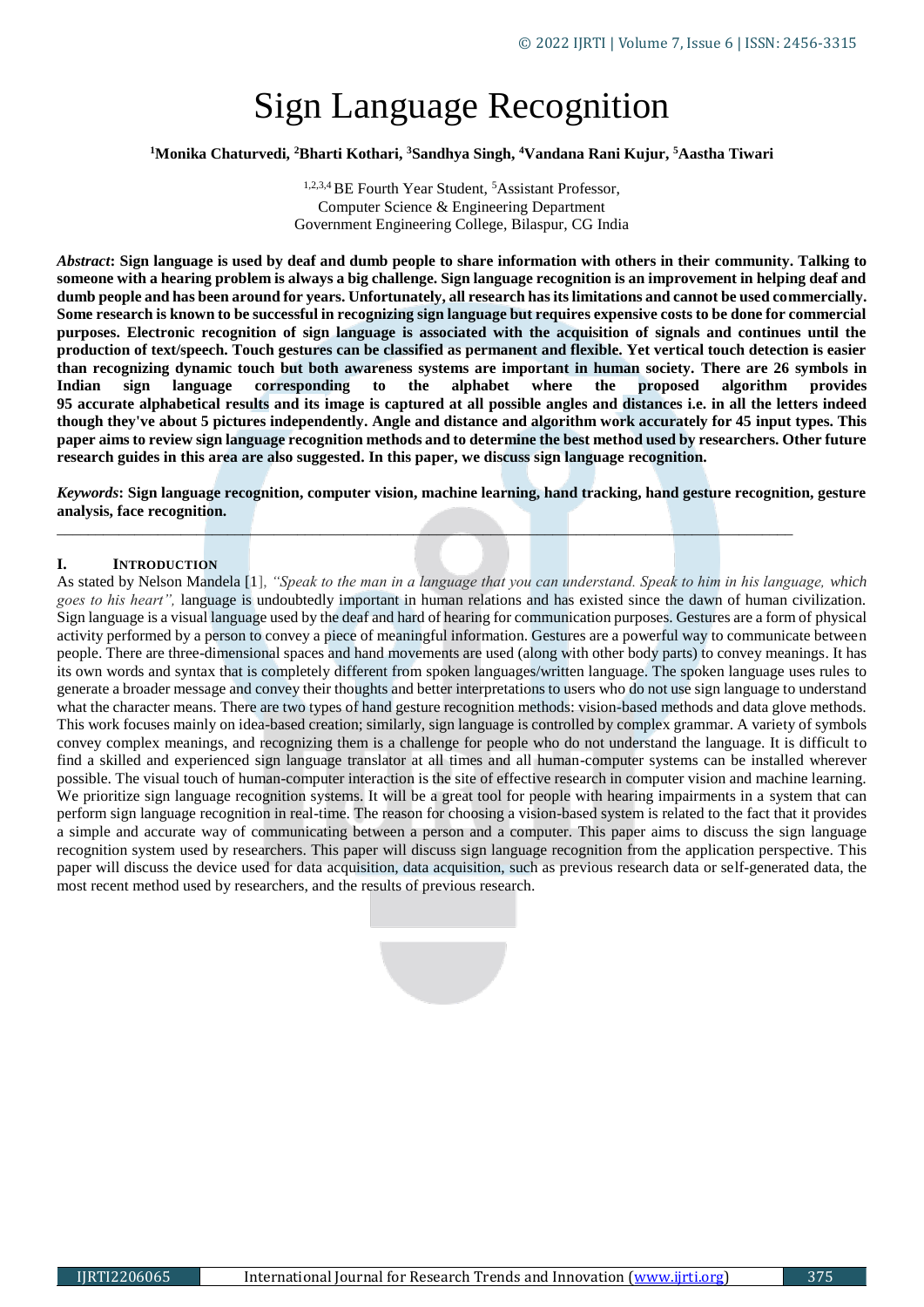

Figure 1 Alphabet Signs

### **I. LITERATURE SURVEY:**

Tanuja Bohra et al. [1] proposed a real-time two-way sign language communication system built using image processing, deep learning, and computer vision. Techniques such as hand detection, skin color segmentation, median blur, and counter detection are performed on images in the dataset for better results. CNN model trained with a large dataset for 40 classes and was able to predict 17600 test images in 14 seconds with an accuracy of 99%.

Muthu Mariappan H. and Drs. Gomathi V. [2] designed a real-time sign language recognition system as a portable unit that uses contour detection and an incomprehensible c-means algorithm. Concerts are used to see the face, left hand, and right hand. Although an incomprehensible c-means algorithm is used to divide the input data into a specific number of clusters. The program was used on a database containing video recordings of 10 signatories and a few words. It was able to achieve 75% accuracy.

Kshitij bantupalli and Ying Xie [3] worked on an American sign-language recognition system based on CNN, LSTM, AND RNN. The CNN model called implementation was used to extract local features in the frames, LSTM long-term dependence, and RNN to extract temporary features. Various tests were performed for different sample sizes and the database had 100 different markers performed by 5 signers and high accuracy of 93% was obtained. Sequences are then added to LSTM for longer durations. Soft-max layer extracts and many later compounds are incorporated into RNN formulations to remove temporary features in the soft-max layer.

Hand gesture recognition for sign language recognition: A review in [4] author introduced a variety of hand gestures to recognize sign language in the past research. For deaf and dumb people, sign language is the only medium of communication. With the help of sign language, these disabled people are expressing their feelings and thoughts to someone else.

Design issue and proposed implementation and communication aid for deaf and dumb people in [5]: In this paper, the author proposes a program to facilitate communication with deaf and deaf people using Indian Sign Language (ISL) and the general public where sign language will be converted to the appropriate text message. The main goal is to design an algorithm to convert flexible touch text into real-time. Finally, after testing, the system will be used on the android platform and will be available as an app for smartphones and tablet pc.

# **II. METHODOLOGY**

In this sign language recognition, we try to create a sign language recognizer. Which detects alphabet characters from 'A' to 'Z' that can very easily be extended to cover a vast multitude of other sign and hand gestures including the alphabets.

**Data processing:** Data processing, manipulation of data by a computer. It include the conversion of raw data to machine-readable form, flow of data through the CPU and memory to output devices, and formatting or transformation of output. Any use of computers to perform defined operations on data is included under data processing.

It is required to make a proper database of gesture of the sign language so that the images captured by communicating using this system cam be compared. Steps we followed to create our data set are as follows. We used open computer vision (OpenCV) library in order to produce our dataset. Firstly, we captured 300 images of each of the symbols in ASL for training purpose and around 300 images per symbol for testing purpose.

First, we captured each frame shown by the webcam of our machine. In each frame we define a region of interest (ROI) which is denoted by a blue bounded square. From the whole image we extracted our ROI which is RGB and convert it into grey scale image.

Finally, we apply our gaussian blur filter to our image which helps us extracting various features of our images.